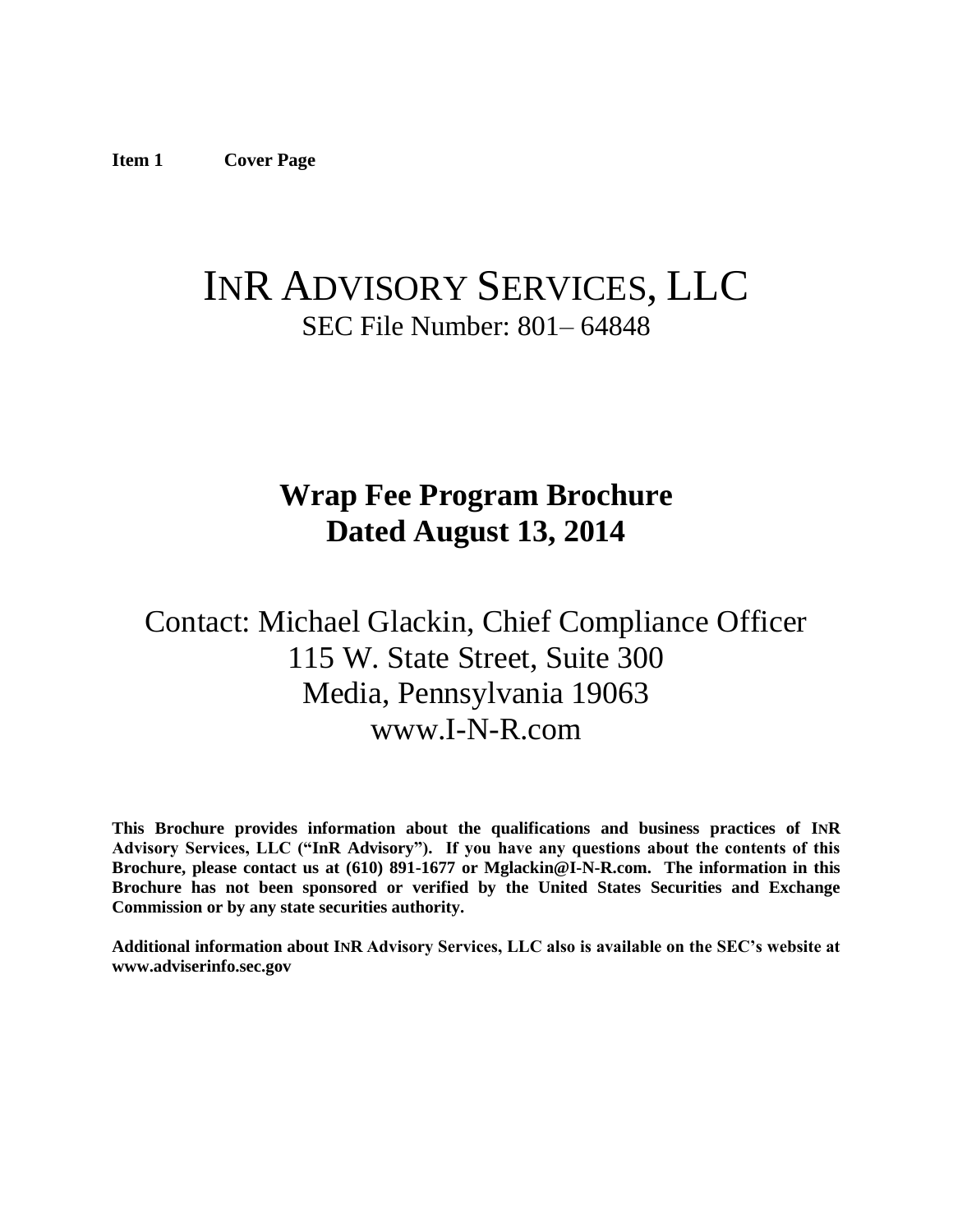# <span id="page-1-0"></span>**Item 2 Material Changes**

There have been no material changes made to INR Advisory Services, LLC's disclosure statement since last year's Annual Amendment filing on March 15, 2014.

# <span id="page-1-1"></span>**Item 3 Table of Contents**

| Item 2   |  |
|----------|--|
| Item 3   |  |
| Item 4   |  |
| Item 5   |  |
|          |  |
| Item $7$ |  |
| Item 8   |  |
|          |  |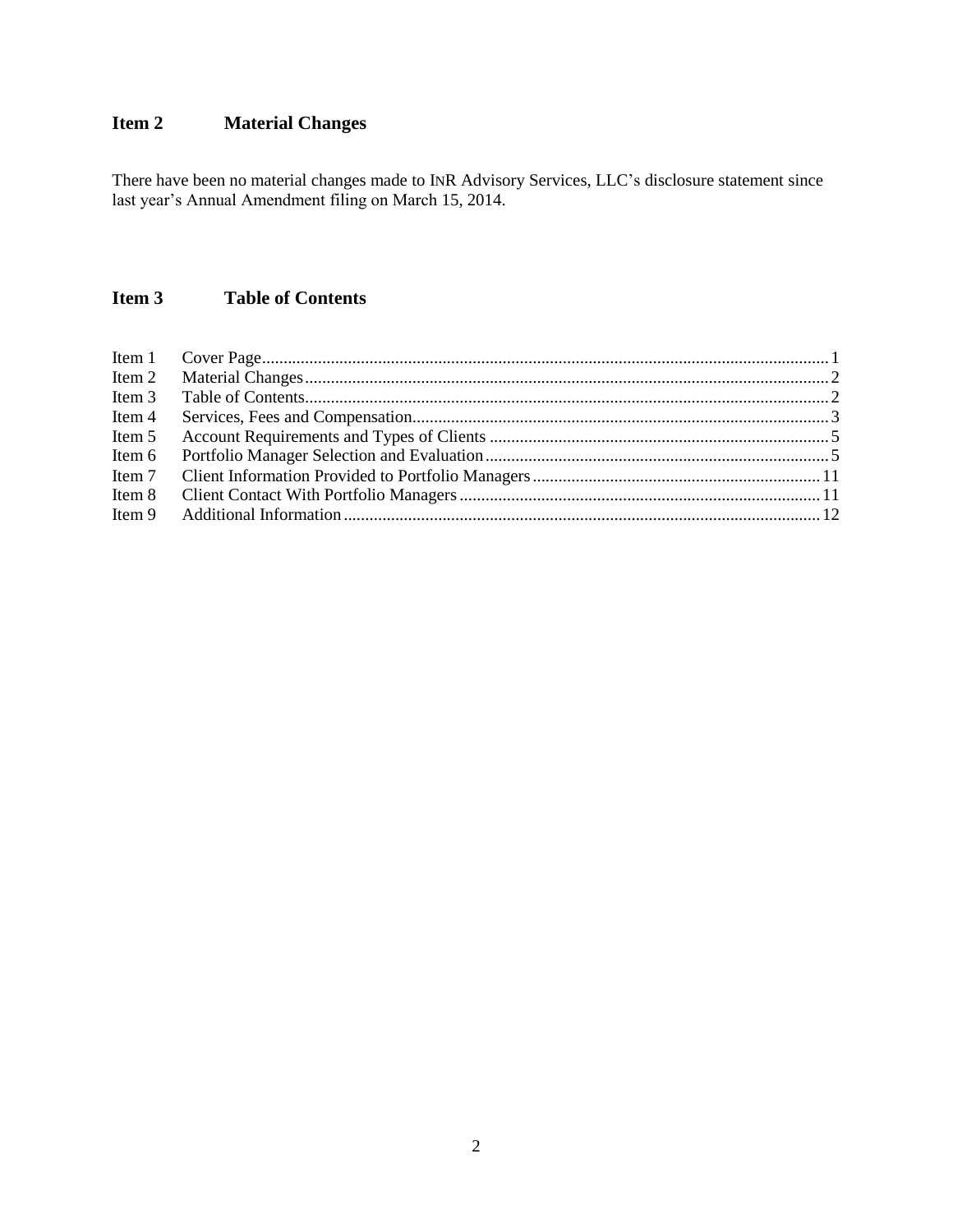# <span id="page-2-0"></span>**Item 4 Services, Fees and Compensation**

# A. **INVESTMENT ADVISORY SERVICES**

**Defined Benefit Plans, individual investors, and other valid Post-Employment Benefit Plans sponsored can engage InR Advisory to provide investment advisory services on a wrap fee basis**. (*See* discussion below). If a client determines to engage InR Advisory on a wrap fee basis the client will pay a single fee for bundled services (i.e. investment advisory, brokerage, custody). The services included in a wrap fee agreement will depend upon each client's particular need.

#### **INR ADVISORY SERVICES WRAP PROGRAM**

InR Advisory is the sponsor and investment manager of the INR Advisory Services Wrap Program (hereinafter the "Program"). Under the Program, InR Advisory is able to offer participants discretionary investment management services, for a single specified annual Program fee, inclusive of trade execution, custody, reporting, and investment management fees.

InR Advisory charges an annual wrap fee for participation in the Program. The wrap fee is negotiable on a case-by-case basis, but will generally conform to the following schedule:

| Market Value of Portfolio       | Annual % Fee |
|---------------------------------|--------------|
| From \$0 to \$1,000,000         | 1.00%        |
| Next \$1,000,001 to \$5,000,000 | 0.85%        |
| \$5,000,001 and up              | Negotiable   |

InR Advisory's annual Program fee shall be based upon various objective and subjective factors, including but not limited to: the amount of the assets placed under InR Advisory's direct management through the Program, the complexity of the engagement, and the level and scope of the overall investment advisory services to be rendered. (See also Fee Differential discussion below.)

Under the Program, InR Advisory shall be provided with written authority to determine which securities and the amounts of securities that are bought or sold. Any limitations on this discretionary authority shall be included in the written agreement between each client and InR Advisory. Clients may change/amend these limitations, in writing, at any time. The client shall have reasonable access to one of InR Advisory's investment professionals to discuss their account.

The assets for Program accounts will be custodied with a third party chosen by InR Advisory.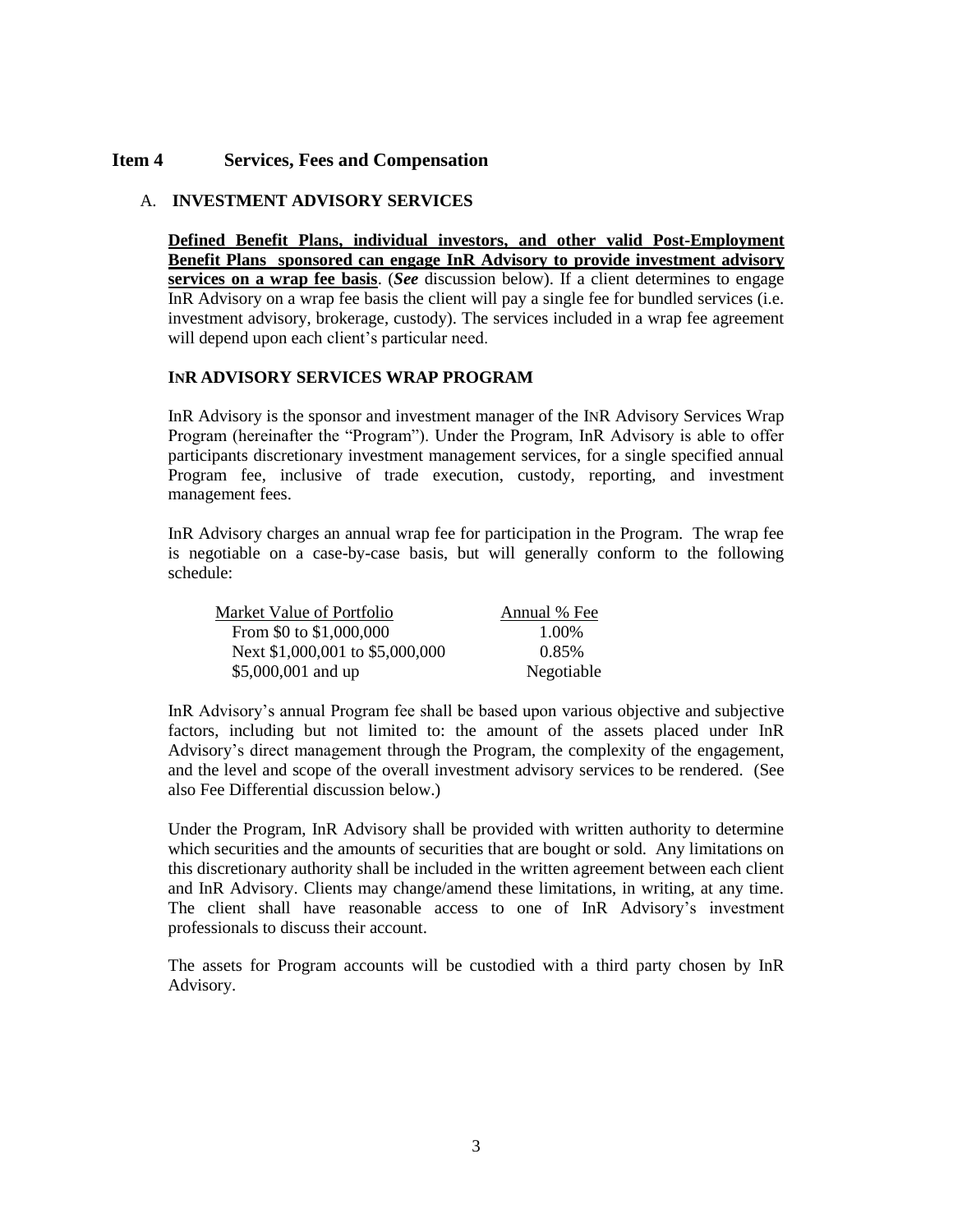**Fee Differentials**: In certain circumstances, InR Advisory, in its sole discretion, may charge a different wrap fee (higher or lower) based upon certain criteria (i.e., complexity of the engagement, anticipated future earning capacity, anticipated future additional assets, dollar amount of assets to be managed, related accounts, account composition, anticipated level and scope of other services to be provided (i.e. financial planning services), negotiations with client etc.).

**Fee Calculation**: The fee charged is calculated as described above and is not charged on the basis of a share of capital gains upon or capital appreciation of the funds or any portion of the funds of an advisory client, pursuant to Section 205(a)(1) of the Investment Advisers Act of 1940, as amended (hereinafter the "Act").

**Fee Payment:** Clients will be charged in advance at the beginning of each calendar quarter based upon the value (market value or fair market value in the absence of market value, plus any credit balance or minus any debit balance), of the client's account at the end of the previous quarter. Fees are prorated for accounts opened during the quarter. An additional fee for the current quarter will be assessed if assets are deposited after the beginning of the quarter, prorated based on the number of calendar days remaining in the quarter during which the service will be in effect. No portion of the fee will be credited to the client for the current calendar quarter should any withdrawals from the portfolio occur in the same calendar quarter.

**Termination of Advisory Relationship:** A client agreement may be canceled at any time, by either party, for any reason upon receipt of prior written notice, unless otherwise agreed to by contract. Upon termination of any account, any prepaid, unearned fees will be promptly refunded, and any earned, unpaid fees will be due and payable. The client has the right to terminate an agreement without penalty within five (5) business days after entering into the agreement.

# **MISCELLANEOUS**

**Client Responsibilities**: In performing any of its services, InR Advisory shall not be required to verify any information received from the client or from the client's other professionals, and is expressly authorized to rely thereon. Furthermore, unless the client indicates to the contrary in the client's Investment Objective Confirmation letter, InR Advisory shall assume that there are no restrictions on its services, other than to manage the account in accordance with the client's designated investment objective. **Moreover, it remains each client's responsibility to promptly notify InR Advisory if there is ever any change in his/her/its financial situation or investment objectives for the purpose of reviewing/evaluating/revising InR Advisory's previous recommendations and/or services.** 

**Please Note: Investment Performance**: As a condition to participating in the Program, the participant **must** accept that past performance may not be indicative of future results, and understand that the future performance of any specific investment or investment strategy (**including** the investments and/or investment strategies purchased and/or undertaken by InR Advisory) **may not**: (1) achieve their intended objective; (2) be profitable; or, (3) equal historical performance level(s) or any other performance level(s).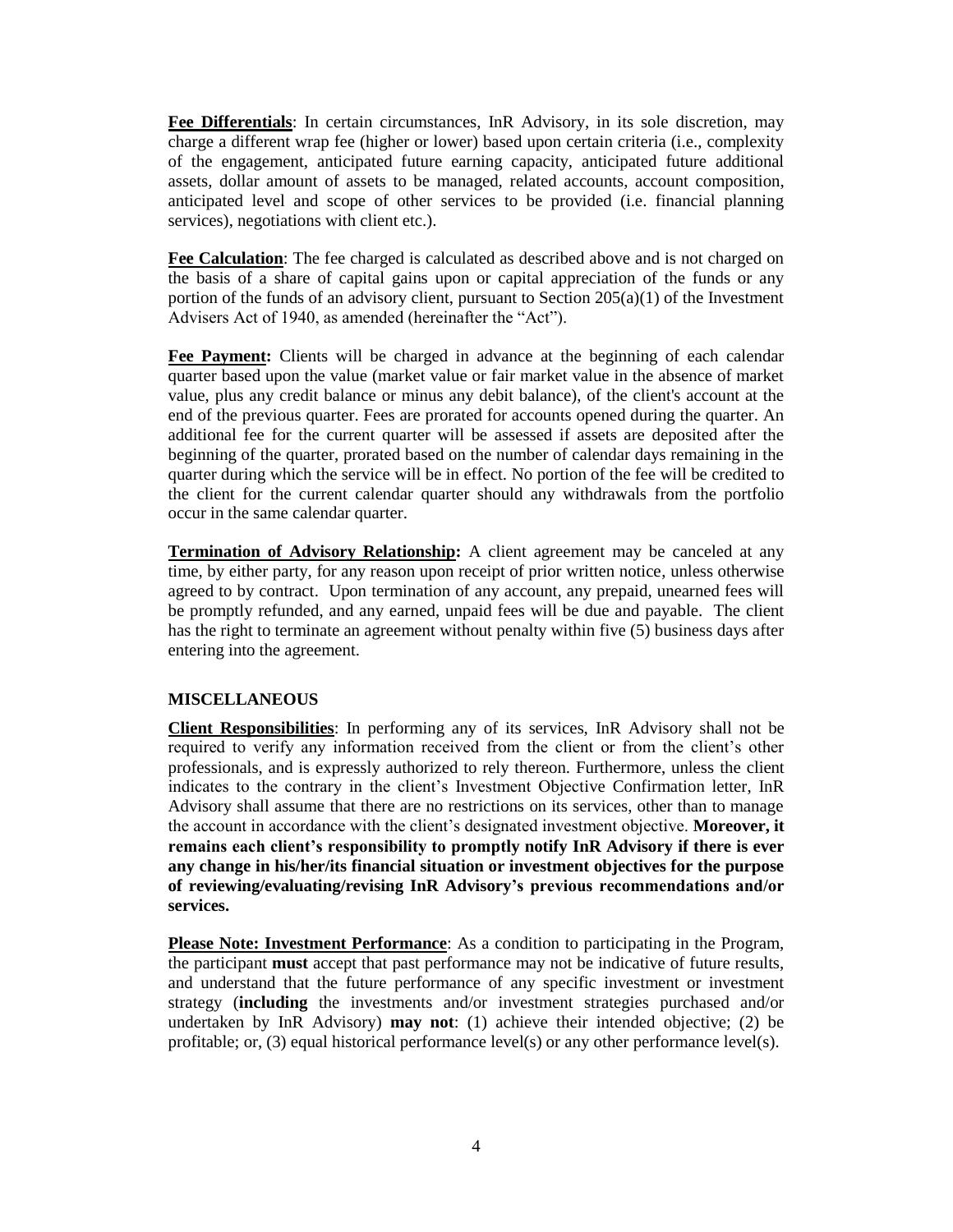B. Participation in the Program may cost more or less than purchasing such services separately. Also the Program fee charged by InR Advisory for participation in the Program may be higher or lower than those charged by other sponsors of comparable wrap fee programs.

Depending upon the percentage wrap-fee charged by InR Advisory, the amount of portfolio activity in the client's account, and the value of custodial and other services provided, the wrap fee may or may not exceed the aggregate cost of such services if they were to be provided separately and/or if InR Advisory were to negotiate transaction fees and seek best price and execution of transactions for the client's account.

- C. The Program's wrap fee does not include certain charges and administrative fees, including, but not limited to, internal fund expenses, transaction charges (including markups and mark-downs) resulting from trades effected through or with a broker-dealer other than *Cambridge*, transfer taxes, odd lot differentials, exchange fees, interest charges, American Depository Receipt agency processing fees, and any charges, taxes or other fees mandated by any federal, state or other applicable law or otherwise agreed to with regard to client accounts. Such fees and expenses are in addition to the Program's wrap fee.
- D. InR Advisory's related persons who recommend the INR Advisory Services Wrap Fee program to clients do not receive compensation as a result of a client's participation in the wrap fee program.

# <span id="page-4-0"></span>**Item 5 Account Requirements and Types of Clients**

InR Advisory's clients shall generally include individuals, pension and profit sharing plans, trusts, estates and charitable organizations. InR Advisory generally requires an account minimum of \$50,000 of investable assets to qualify for InR Advisory's investment management services. InR Advisory, in its sole discretion, may reduce or waive the account minimum and/or reduce the management fee based upon certain criteria (i.e. existing financial planning or pension consulting client, anticipated future earning capacity, anticipated future additional assets, dollar amount of assets to be managed, related accounts, account composition, negotiations with client, etc.).

#### <span id="page-4-1"></span>**Item 6 Portfolio Manager Selection and Evaluation**

- A. InR Advisory may allocate a portion of a client's Program assets among Program managers in accordance with the client's designated investment objective(s). In such situations, the Program managers shall have day-to-day responsibility for the active discretionary management of the allocated Program assets. InR Advisory shall continue to render investment supervisory services to the client relative to the ongoing monitoring and review of account performance, asset allocation and client investment objectives. Factors which InR Advisory shall consider in recommending Program managers include the client's designated investment objective(s), management style, performance, reputation, financial strength, reporting, pricing, and research.
- B. InR Advisory acts as the portfolio manager for the Program. Inasmuch as the execution costs for transactions effected in the client account will be paid by InR Advisory, a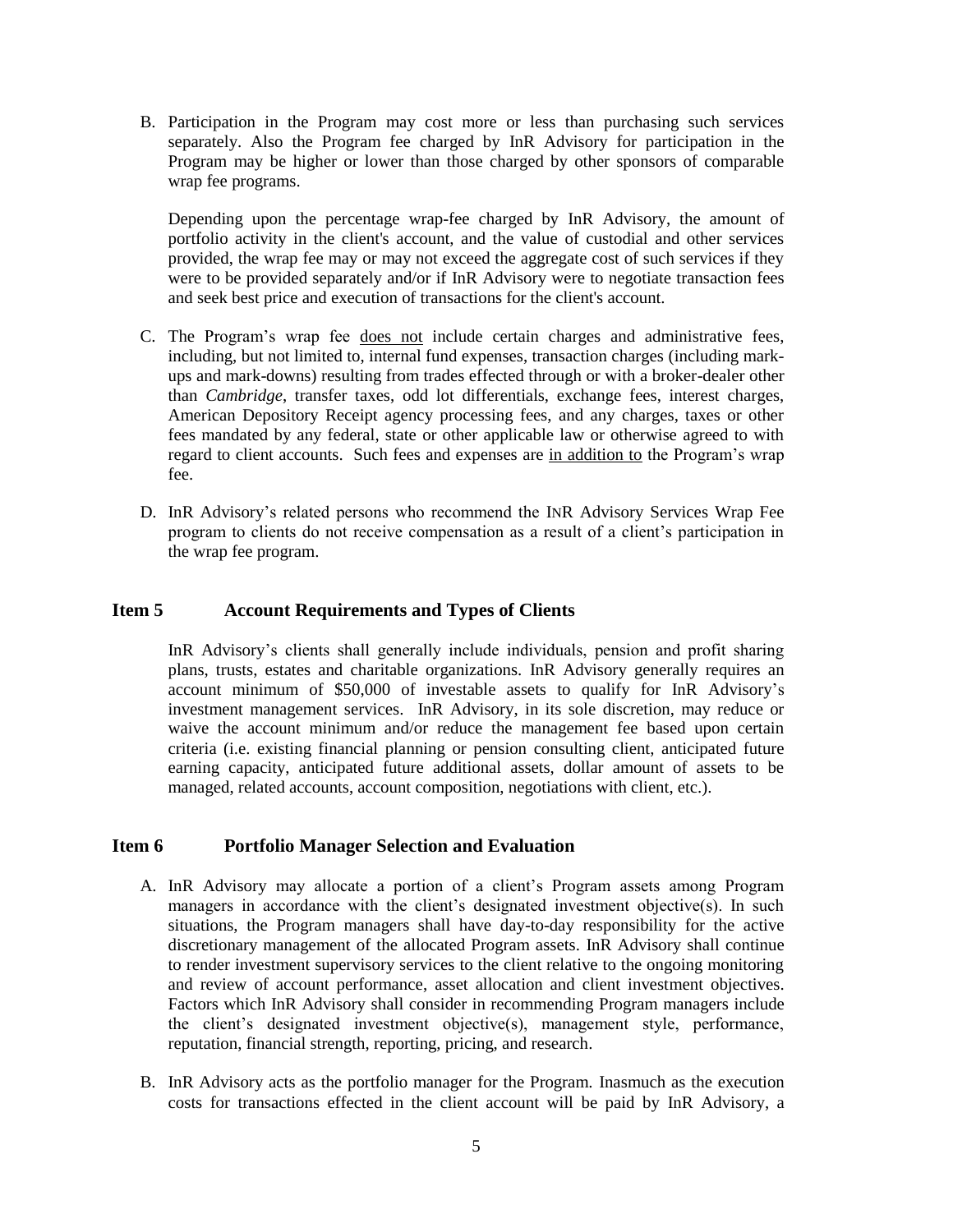potential conflict of interest arises in that InR Advisory may have a disincentive to trade securities in the client account. In addition, the amount of compensation received by InR Advisory as a result of the client's participation in the Program may be more than what InR Advisory would receive if the client paid separately for investment advice, brokerage and other services.

As the Program sponsor, InR Advisory shall be responsible for the primary management of the Program.

C. As discussed below, InR Advisory offers to its clients discretionary and non-discretionary investment advisory services on a *fee* basis. InR Advisory **does not** hold itself out as providing financial planning, estate planning or accounting services.

#### **ADVISORY BUSINESS SERVICES**

#### **PENSION CONSULTING**

InR Advisory acts as a pension consultant for various pension plans, including those of municipalities. InR Advisory first determines the investment objectives and requirements that are appropriate for each plan and then recommends various prospective investment alternatives for the plan's review and consideration including, but not limited to, mutual funds, group annuity contracts, and/or separate account managers/programs (for approval by each plan sponsor) that best fulfill the investment objectives within each investment category.

Prior to engaging InR Advisory, the client will be required to enter into an *Investment Consulting Agreement* or *Services Agreement* with InR Advisory setting forth the terms and conditions of the engagement, describing the scope of the services to be provided, the fee arrangement, and the portion of the fee that is due from the client prior to InR Advisory commencing services. Unless the plan has determined to implement investment recommendations through InR Advisory's representatives, in their individual capacities as registered representatives of Cambridge Investment Research, Inc. a FINRA member broker-dealer ("*Cambridge*"), InR Advisory's fee will be based on a percentage (%) of the assets within the plan and will generally be in accordance with the following schedule:

| Plan Assets                     | Consulting Fee |
|---------------------------------|----------------|
| From \$0 to \$1,000,000         | 1.00%          |
| Next \$1,000,001 to \$5,000,000 | 0.85%          |
| \$5,000,001 and up              | Negotiable     |

#### **INVESTMENT ADVISORY SERVICES**

The client can determine to engage InR Advisory to provide discretionary and/or nondiscretionary investment advisory services on a non-wrap, *fee* basis. **Only Defined Benefit Plans, individual investors and other valid Post-Employment Benefit Plans can engage InR Advisory to provide investment advisory services on a wrap fee basis.** If a client determines to engage InR Advisory on a wrap fee basis, the client will pay a single fee for bundled services (i.e. investment advisory, brokerage, custody). The services included in a wrap fee agreement will depend upon each client's particular need. If the client determines to engage InR Advisory on a non-wrap fee basis the client will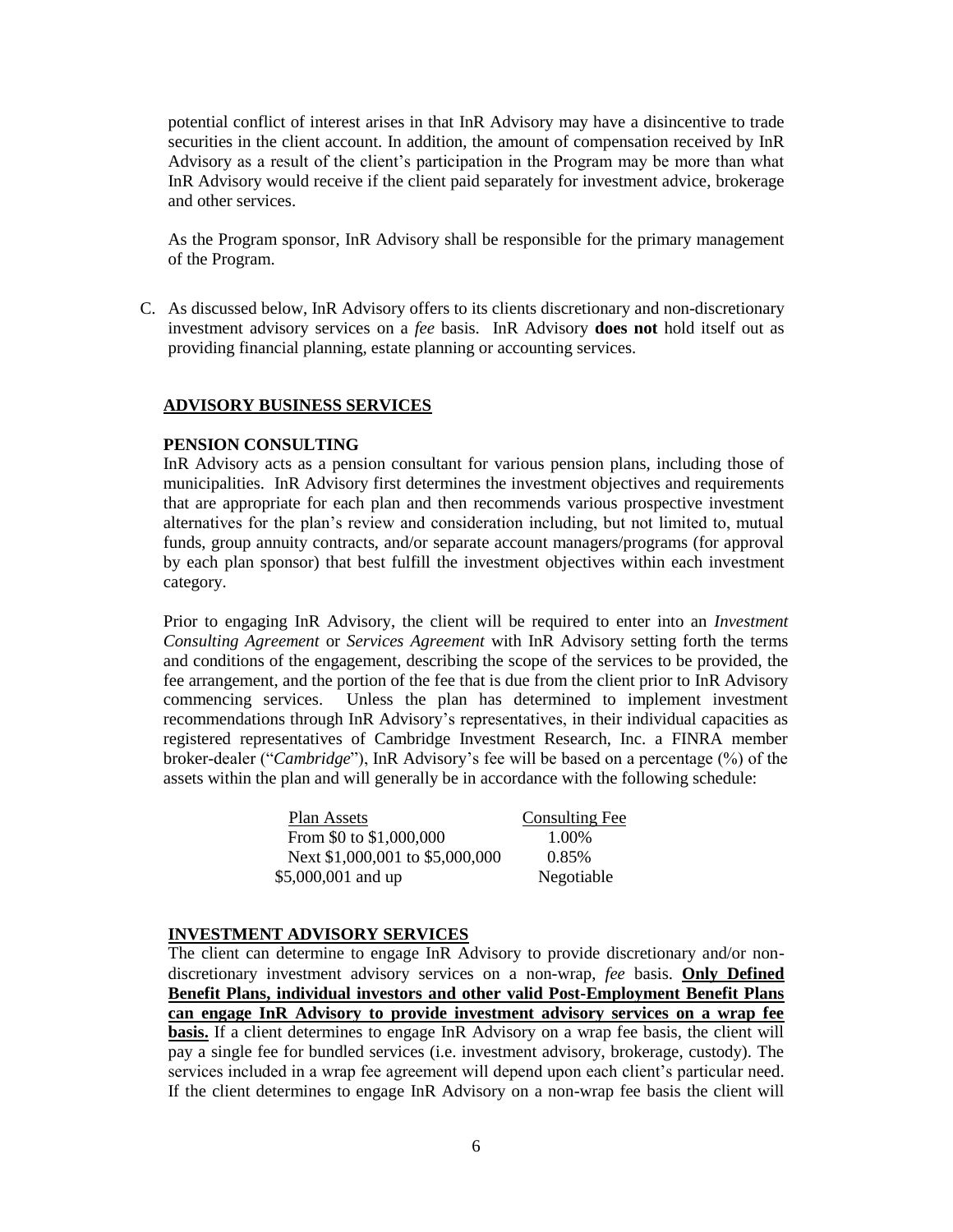select individual services on an unbundled basis, paying for each service separately (i.e. investment advisory, brokerage, custody) as described below.

The client can determine to engage InR Advisory to provide discretionary and/or nondiscretionary investment advisory services on non-wrap, *fee* basis. If a client determines to engage InR Advisory on a wrap fee basis the client will pay a single fee for bundled services (i.e. investment advisory, brokerage, custody). The services included in a wrap fee agreement will depend upon each client's particular need. If the client determines to engage InR Advisory on a non-wrap fee basis the client will select individual services on an unbundled basis, paying for each service separately (i.e. investment advisory, brokerage, custody).

Prior to engaging InR Advisory to provide investment management services, the client will be required to enter into a formal *Investment Advisory Agreement* with InR Advisory setting forth the terms and conditions under which InR Advisory shall manage the client's assets, and a separate custodial/clearing agreement with the designated broker-dealer.

#### **NON-WRAP FEE BASIS**

The client can determine to engage InR Advisory to provide discretionary and/or nondiscretionary investment advisory services on a non-wrap, *fee* basis. Prior to engaging InR Advisory to provide investment advisory services, clients are required to enter into an *Investment Advisory Agreement* with InR Advisory setting forth the terms and conditions of the engagement (including termination), describing the scope of the services to be provided, and the fee that is due from the client.

InR Advisory provides investment advisory services specific to the needs of each client. Before providing investment advisory services, an investment adviser representative will ascertain each client's investment objective(s). Thereafter, InR Advisory will allocate and/or recommend that the client allocate investment assets consistent with the designated investment objective(s). InR Advisory primarily allocates client investment assets primarily among various no-load mutual fund classes and exchange traded funds ("ETFs"), on a discretionary and non-discretionary basis in accordance with the client's designated investment objective(s). Once allocated, InR Advisory provides ongoing monitoring and review of account performance, asset allocation and client investment objectives.

If a client determines to engage InR Advisory to provide discretionary and/or nondiscretionary investment advisory services on a negotiable *fee* basis, InR Advisory's annual investment fee is negotiable on a case-by-case basis, but will generally conform to the following schedule:

| Market Value of Portfolio       | Annual Fee % |
|---------------------------------|--------------|
| From \$0 to \$1,000,000         | 1.00%        |
| Next \$1,000,001 to \$5,000,000 | 0.85%        |
| \$5,000,001 and up              | Negotiable   |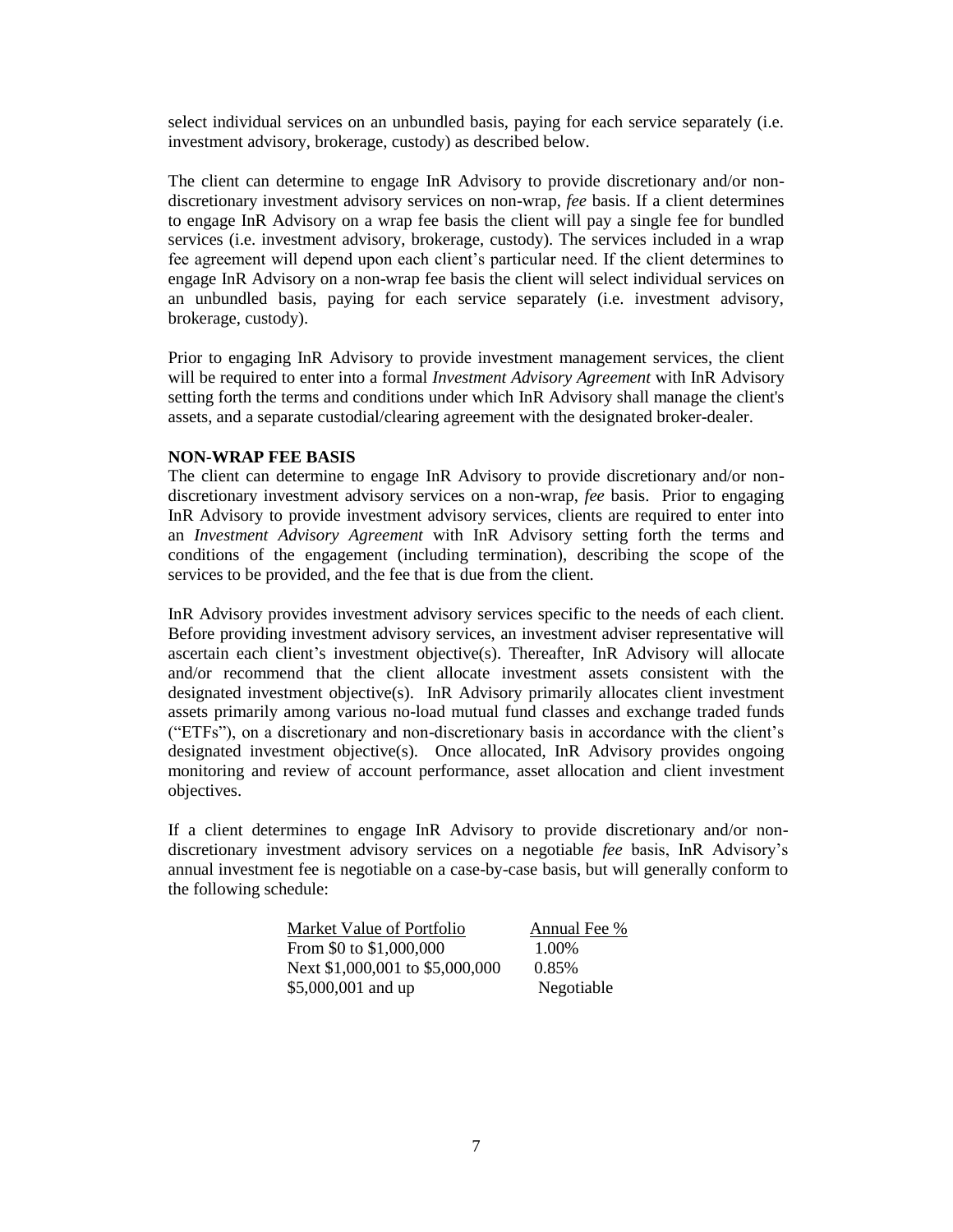#### **INR ADVISORY SERVICES WRAP PROGRAM**

InR Advisory is the sponsor and investment manager of the Program, under which InR Advisory is able to offer participants discretionary investment management services, for a single specified annual Program fee, inclusive of trade execution, custody, reporting, and investment management fees.

InR Advisory charges an annual wrap fee for participation in the Program. The wrap fee is negotiable on a case-by-case basis, but will generally conform to the following schedule:

| Market Value of Portfolio       | Annual % Fee |
|---------------------------------|--------------|
| From \$0 to \$1,000,000         | 1.00%        |
| Next \$1,000,001 to \$5,000,000 | 0.85%        |
| \$5,000,001 and up              | Negotiable   |

InR Advisory's annual Program fee shall be based upon various objective and subjective factors, including but not limited to: the amount of the assets placed under InR Advisory's direct management through the Program, the complexity of the engagement, and the level and scope of the overall investment advisory services to be rendered. (See also Fee Differential discussion below.)

Under the Program, InR Advisory shall be provided with written authority to determine which securities and the amounts of securities that are bought or sold. Any limitations on this discretionary authority shall be included in the written agreement between each client and InR Advisory. Clients may change/amend these limitations, in writing, at any time. The client shall have reasonable access to one of InR Advisory's investment professionals to discuss their account.

**Please Note:** Participation in the Program may cost more or less than purchasing such services separately. As also indicated in the Wrap Fee Program Brochure, the Program fee charged by InR Advisory for participation in the Program may be higher or lower than those charged by other sponsors of comparable wrap fee programs.

### **MISCELLANEOUS**

**Limited Consulting/Implementation Services**. Although InR Advisory does not hold itself out as providing financial planning, estate planning or accounting services, to the extent specifically requested by the client, InR Advisory *may* provide limited consultation services to its investment management clients on investment and non-investment related matters, such as estate planning, tax planning, insurance, etc. InR Advisory shall not receive any separate or additional fee for any such consultation services. Neither InR Advisory, nor any of its representatives, serves as an attorney, accountant, or licensed insurance agent, and no portion of InR Advisory's services should be construed as same. To the extent requested by a client, InR Advisory may recommend the services of other professionals for certain non-investment implementation purposes (i.e. attorneys, accountants, insurance agent, etc.). The client is under no obligation to engage the services of any such recommended professional. **Please Note:** If the client engages any such recommended professional, and a dispute arises thereafter relative to such engagement, the client agrees to seek recourse exclusively from and against the engaged professional. **Please Also Note:** It remains the client's responsibility to promptly notify InR Advisory if there is ever any change in his/her/its financial situation or investment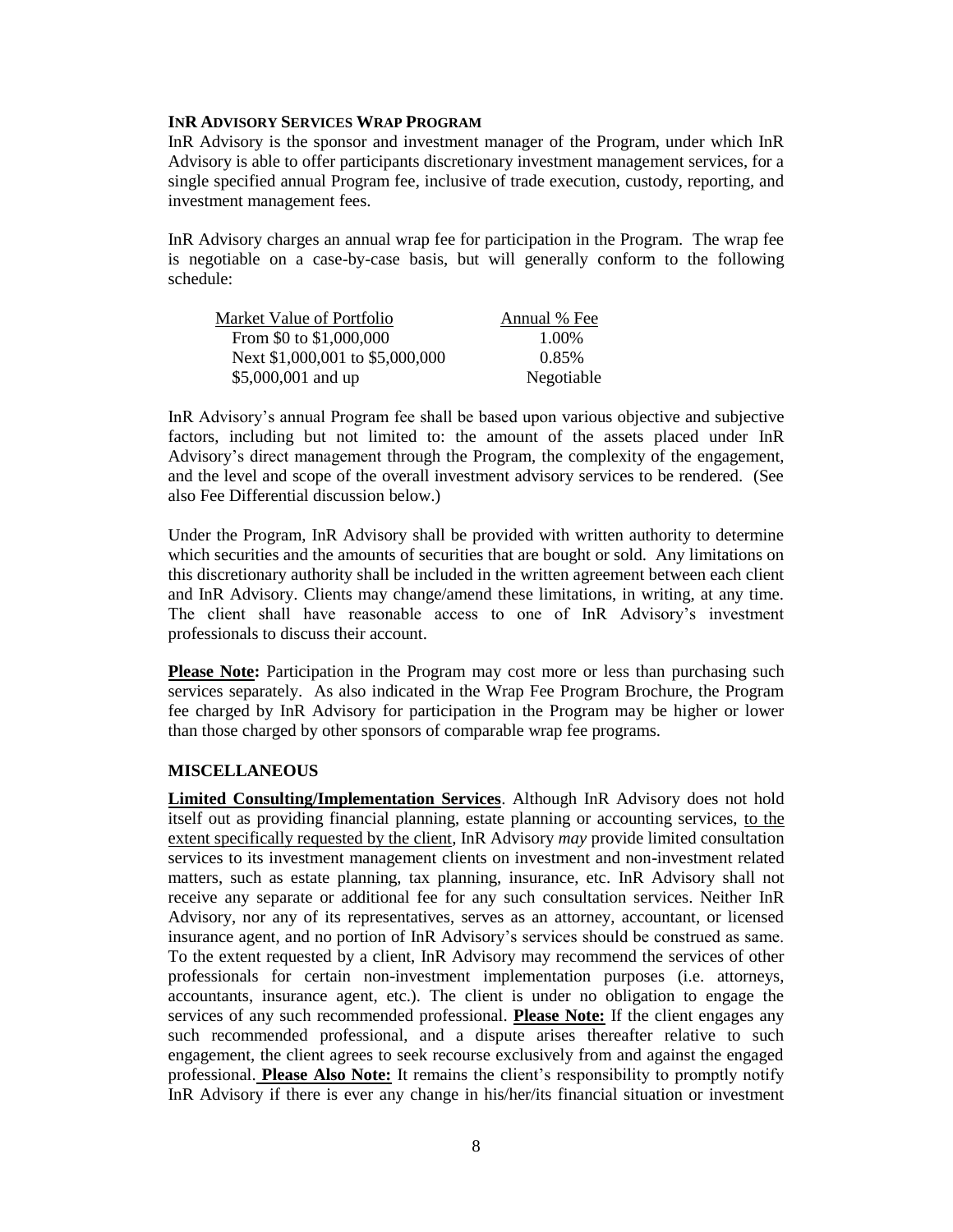objectives for the purpose of reviewing/evaluating/revising InR Advisory's previous recommendations and/or services.

**Equity Participation in Cambridge Investment Group, Inc.** InR Advisory's Managing Member, Michael Glackin, has a small equity ownership in Cambridge Investment Group, Inc. InR Advisory does not believe Mr. Glackin's ownership interest in Cambridge Investment Group, Inc. is material to its advisory business and sets this forth for full disclosure purposes. **InR Advisory's Chief Compliance Officer, Michael Glackin, remains available to address any questions that a client or prospective client may have regarding this disclosure**.

**Licensed Insurance Agents**. Certain of InR Advisory's representatives, in their individual capacities, are licensed insurance agents, however, InR Advisory's representatives do not sell insurance commission products to InR Advisory's clients. InR Advisory's representatives' insurance licensure is **not material** to InR Advisory's advisory business.

**Please Note: Non-Discretionary Service Limitations.** Clients that determine to engage InR Advisory on a non-discretionary investment advisory basis **must be willing to accept** that InR Advisory cannot effect any account transactions without obtaining prior verbal consent to any such transaction(s) from the client. Thus, in the event of a market correction during which the client is unavailable, InR Advisory will be unable to effect any account transactions (as it would for its discretionary clients) without first obtaining the client's verbal consent.

**Client Obligations**. In performing its services, InR Advisory shall not be required to verify any information received from the client or from the client's other professionals, and is expressly authorized to rely thereon. Moreover, each client is advised that it remains his/her/its responsibility to promptly notify InR Advisory if there is ever any change in his/her/its financial situation or investment objectives for the purpose of reviewing/evaluating/revising InR Advisory's previous recommendations and/or services.

**Disclosure Statement**. A copy of InR Advisory's written Brochure as set forth on Part 2A of Form ADV shall be provided to each client prior to, or contemporaneously with, the execution of the *Investment Advisory Agreement*.

InR Advisory shall provide investment advisory services specific to the needs of each client. Prior to providing investment advisory services, an investment adviser representative will ascertain each client's investment objective(s). Thereafter, InR Advisory shall allocate and/or recommend that the client allocate investment assets consistent with the designated investment objective(s). The client may, at anytime, impose reasonable restrictions, in writing, on InR Advisory's services

There is no significant difference between how InR Advisory manages wrap fee accounts and non-wrap fee accounts. However, as stated above, if a client determines to engage InR Advisory on a wrap fee basis the client will pay a single fee for bundled services (i.e. investment advisory, brokerage, custody). The services included in a wrap fee agreement will depend upon each client's particular need. If the client determines to engage InR Advisory on a non-wrap fee basis the client will select individual services on an unbundled basis, paying for each service separately (i.e. investment advisory, brokerage, custody). **Please Note:** When managing a client's account on a wrap fee basis, InR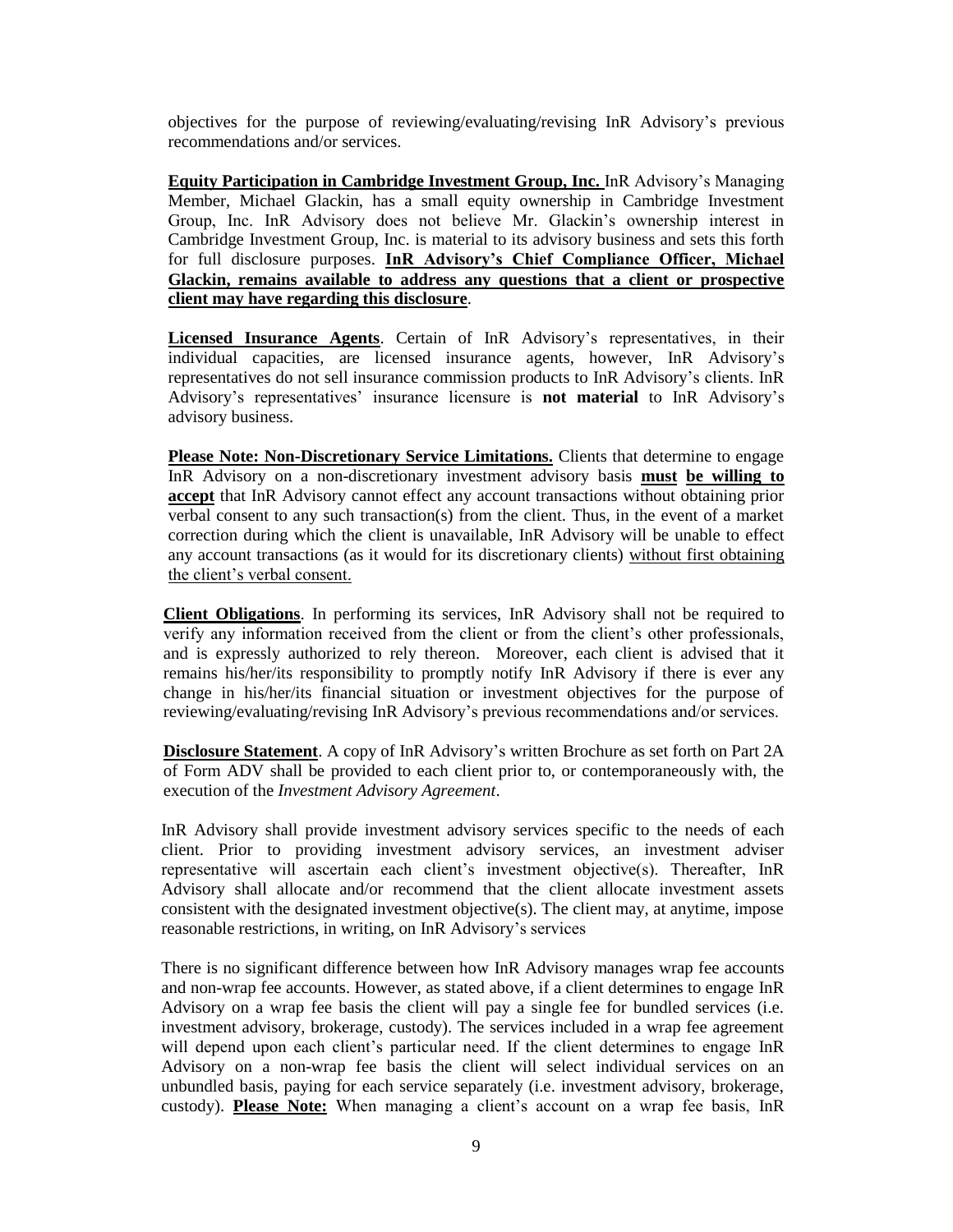Advisory shall receive as payment for its investment advisory services, the balance of the wrap fee after all other costs incorporated into the wrap fee have been deducted.

# **Performance Based Fees and Side-By-Side Management**

Neither InR Advisory nor any supervised person of InR Advisory accepts performancebased fees.

### **Methods of Analysis, Investment Strategies and Risk of Loss**

InR Advisory may utilize the following method of security analysis:

 Fundamental - (analysis performed on historical and present data, with the goal of making financial forecasts)

InR Advisory may utilize the following investment strategies when implementing investment advice given to clients:

• Long Term Purchases (securities held at least a year)

InR Advisory's methods of analysis and investment strategies do not present any significant or unusual risks.

However, every method of analysis has its own inherent risks. To perform an accurate market analysis InR Advisory must have access to current/new market information. InR Advisory has no control over the dissemination rate of market information; therefore, unbeknownst to InR Advisory, certain analyses may be compiled with outdated market information, severely limiting the value of InR Advisory's analysis. Furthermore, an accurate market analysis can only produce a forecast of the direction of market values. There can be no assurances that a forecasted change in market value will materialize into actionable and/or profitable investment opportunities.

InR Advisory's primary investment strategy - Long Term Purchases - is a fundamental investment strategy. However, every investment strategy has its own inherent risks and limitations. For example longer term investment strategies require a longer investment time period to allow for the strategy to potentially develop. Shorter term investment strategies require a shorter investment time period to potentially develop but, as a result of more frequent trading, may incur higher transactional costs when compared to a longer term investment strategy.

**Please Note: Investment Risk**. Investing in securities involves risk of loss that clients should be prepared to bear. Different types of investments involve varying degrees of risk, and it should not be assumed that future performance of any specific investment or investment strategy (including the investments and/or investment strategies recommended or undertaken by InR Advisory) will be profitable or equal any specific performance level(s).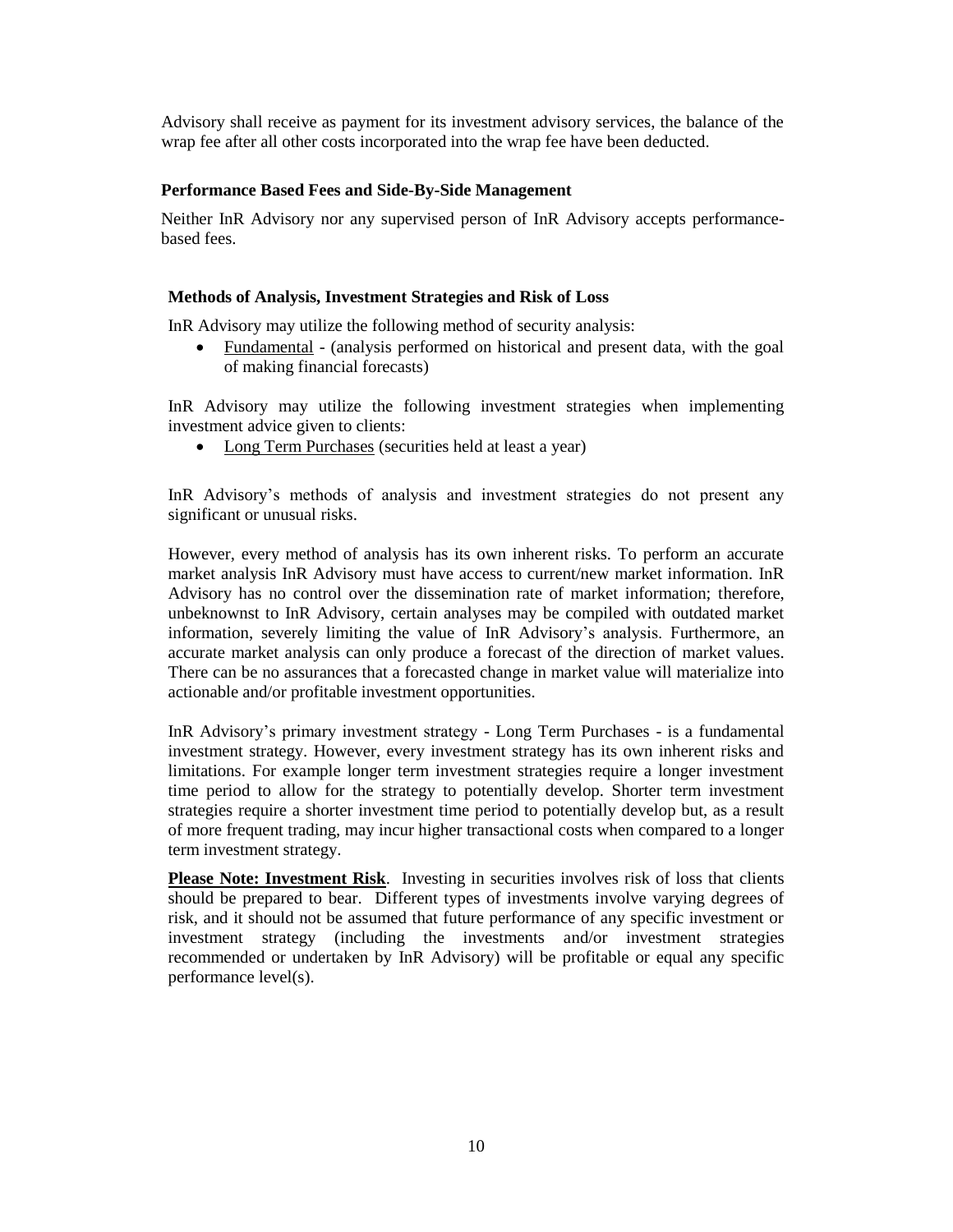#### **Voting Client Securities**

InR Advisory does not vote client proxies. Clients maintain exclusive responsibility for: (1) directing the manner in which proxies solicited by issuers of securities beneficially owned by the client shall be voted, and (2) making all elections relative to any mergers, acquisitions, tender offers, bankruptcy proceedings or other type events pertaining to the client's investment assets.

Clients will receive their proxies or other solicitations directly from their custodian. Clients may contact InR Advisory to discuss any questions they may have with a particular solicitation.

# <span id="page-10-0"></span>**Item 7 Client Information Provided to Portfolio Managers**

InR Advisory shall be the Program's portfolio manager. InR Advisory shall provide investment advisory services specific to needs of each client. Prior to providing investment advisory services, an investment adviser representative will discuss with each client, their particular investment objective(s). InR Advisory shall allocate each client's investment assets consistent with their designated investment objective(s). Clients may, at anytime, impose restrictions, in writing, on InR Advisory's services.

As indicated above, each client is advised that it remains his/her/its responsibility to promptly notify InR Advisory if there is ever any change in his/her/its financial situation or investment objectives for the purpose of reviewing/evaluating/revising InR Advisory's previous recommendations and/or services.

# <span id="page-10-1"></span>**Item 8 Client Contact With Portfolio Managers**

<span id="page-10-2"></span>The client shall have, without restriction, reasonable access to the Program's portfolio manager.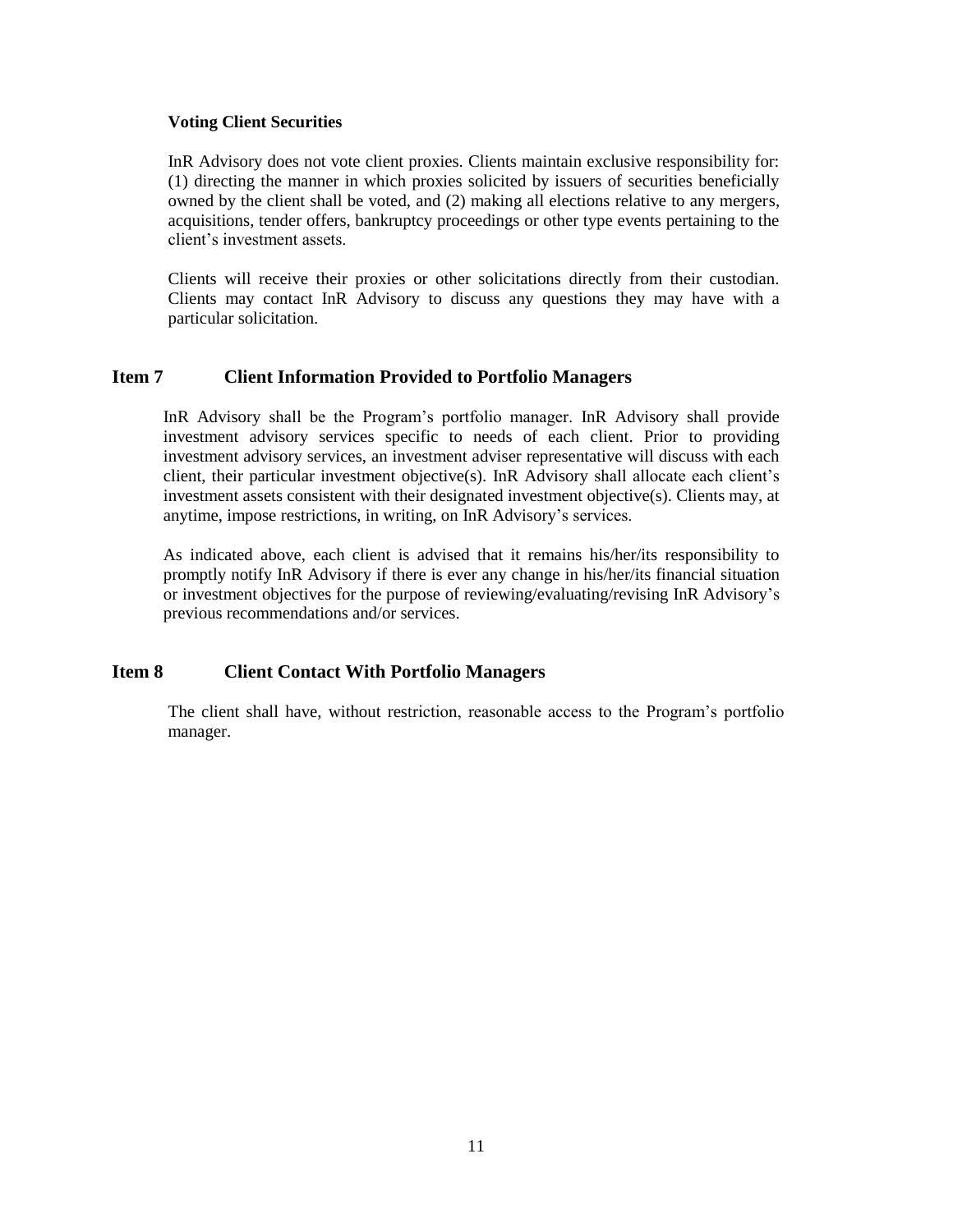# **Item 9 Additional Information**

A. InR Advisory has not been the subject of any disciplinary actions.

#### **Other Financial Industry Activities and Affiliations**

**Registered Representatives of Cambridge**.Certain of InR Advisory's representatives, in their individual capacities, are registered representatives of *Cambridge*, an SEC registered and FINRA member broker-dealer.

Neither InR Advisory, nor its representatives, are registered or have an application pending to register, as a futures commission merchant, commodity pool operator, a commodity trading advisor, or a representative of the foregoing.

**Broker Dealer.** Certain of InR Advisory's representatives are registered representatives of Cambridge, an SEC registered and FINRA member broker-dealer. On an extremely limited basis, clients can choose to engage certain of InR Advisory's representatives, in their individual capacities, to effect securities brokerage transactions on a commission basis. Because of the limited nature of certain representatives of InR Advisory's commission business, InR Advisory's securities commission services are **not material** to InR Advisory's advisory business.

**Licensed Insurance Agents**. Certain representatives of InR Advisory, in their individual capacities, are licensed insurance agents, and may recommend, on an extremely limited basis, the purchase of certain insurance-related products on a commission basis. On an extremely limited basis, clients can engage certain of InR Advisory's representatives to purchase insurance products on a commission basis. Because of the limited nature of InR Advisory's commission business, InR Advisory's insurance commission services are **not material** to InR Advisory's advisory business.

**Conflict of Interest**: The recommendation by InR Advisory's representatives that a client purchase a securities or insurance commission product presents a *conflict of interest*, as the receipt of commissions may provide an incentive to recommend investment products based on commissions to be received, rather than on a particular client's need. No client is under any obligation to purchase any commission products from InR Advisory's representatives. Clients are reminded that they may purchase investment products recommended by InR Advisory through other, non-affiliated broker dealers or insurance agents. **InR Advisory's Chief Compliance Officer, Michael Glackin, remains available to address any questions that a client or prospective client may have regarding the above conflict of interest**.

**Pension Consultant**. InR Advisory's affiliated entity, InR 457 Company LLC, is the plan administrator for certain public retirement plans. InR 457 Company LLC is designated as the administrator or service provider of public plans and performs certain discretionary and/or non-discretionary functions with respect to the plan assets, depending on its agreement with the plan sponsor.

Furthermore, Invest n Retire, LLC, a non-affiliated entity, provides solutions for delivering and bundling services to 401(k) plans over the internet. Certain of InR Advisory's representatives hold an equity position in Invest n Retire, LLC. Currently,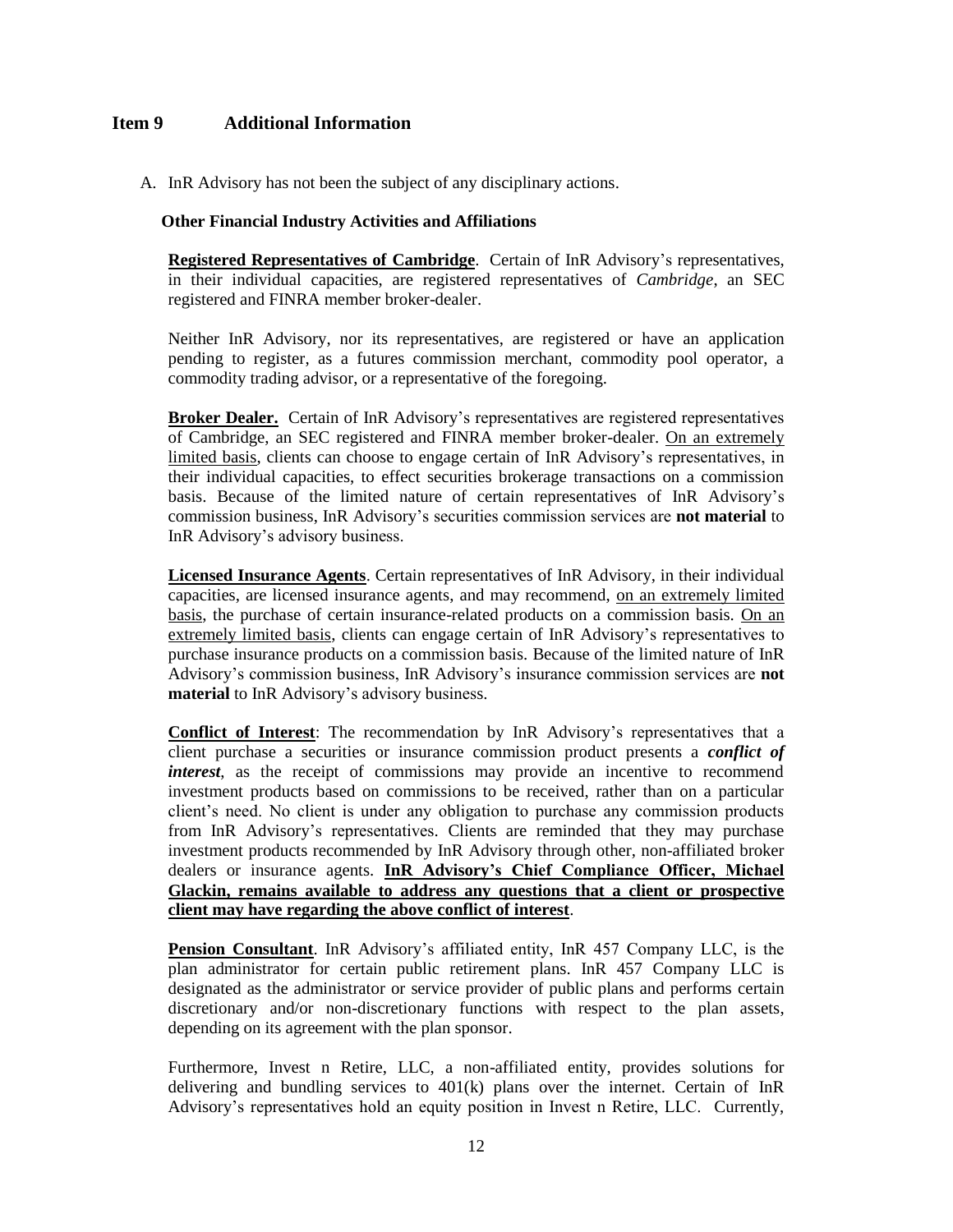following a general client suitability determination, InR Advisory *may* offer/recommend an Invest n Retire, LLC, Exchange Traded Fund 401(K) platform to its clients. Invest n Retire, LLC, does not provide any compensation to InR Advisory as a result of utilizing its platforms. However, certain of InR Advisory's representatives may financially benefit from Invest n Retire, LLC as a result of their equity positions in Invest n Retire, LLC.

**Conflict of Interest**: The recommendation by InR Advisory that a client use the services of Invest n Retire, LLC presents a *conflict of interest*, as the receipt of compensation attributable to certain representatives of InR Advisory's ownership in Invest n Retire, LLC may provide an incentive to recommend investment products based on compensation to be received, rather than on a particular client's need. No client is under any obligation to utilize the services of Invest n Retire, LLC. **InR Advisory's Chief Compliance Officer, Michael Glackin, remains available to address any questions that a client or prospective client may have regarding the above conflict of interest**.

InR Advisory does not receive, directly or indirectly, compensation from investment advisors that it recommends or selects for its clients.

#### B. **Code of Ethics, Participation or Interest in Client Transactions and Personal Trading**

InR Advisory maintains an investment policy relative to personal securities transactions. This investment policy is part of InR Advisory's overall Code of Ethics, which serves to establish a standard of business conduct for all of InR Advisory's Associated Persons that is based upon fundamental principles of openness, integrity, honesty and trust, a copy of which is available upon request.

In accordance with Section 204A of the Investment Advisers Act of 1940, InR Advisory also maintains and enforces written policies reasonably designed to prevent the misuse of material non-public information by InR Advisory or any person associated with InR Advisory.

InR Advisory and/or representatives of InR Advisory *may* buy or sell securities that are also recommended to clients. This practice may create a situation where InR Advisory and/or representatives of InR Advisory are in a position to materially benefit from the sale or purchase of those securities. Therefore, this situation creates a potential conflict of interest. Practices such as "scalping" (i.e., a practice whereby the owner of shares of a security recommends that security for investment and then immediately sells it at a profit upon the rise in the market price which follows the recommendation) could take place if InR Advisory did not have adequate policies in place to detect such activities. In addition, this requirement can help detect insider trading, "front-running" (i.e., personal trades executed prior to those of InR Advisory's clients) and other potentially abusive practices.

InR Advisory has a personal securities transaction policy in place to monitor the personal securities transactions and securities holdings of each of InR Advisory's "Access Persons". InR Advisory's securities transaction policy requires that an Access Person of InR Advisory must provide the Chief Compliance Officer or his/her designee with a written report of their current securities holdings within ten (10) days after becoming an Access Person. Additionally, each Access Person must provide the Chief Compliance Officer or his/her designee with a written report of the Access Person's current securities holdings at least once each twelve (12) month period thereafter on a date InR Advisory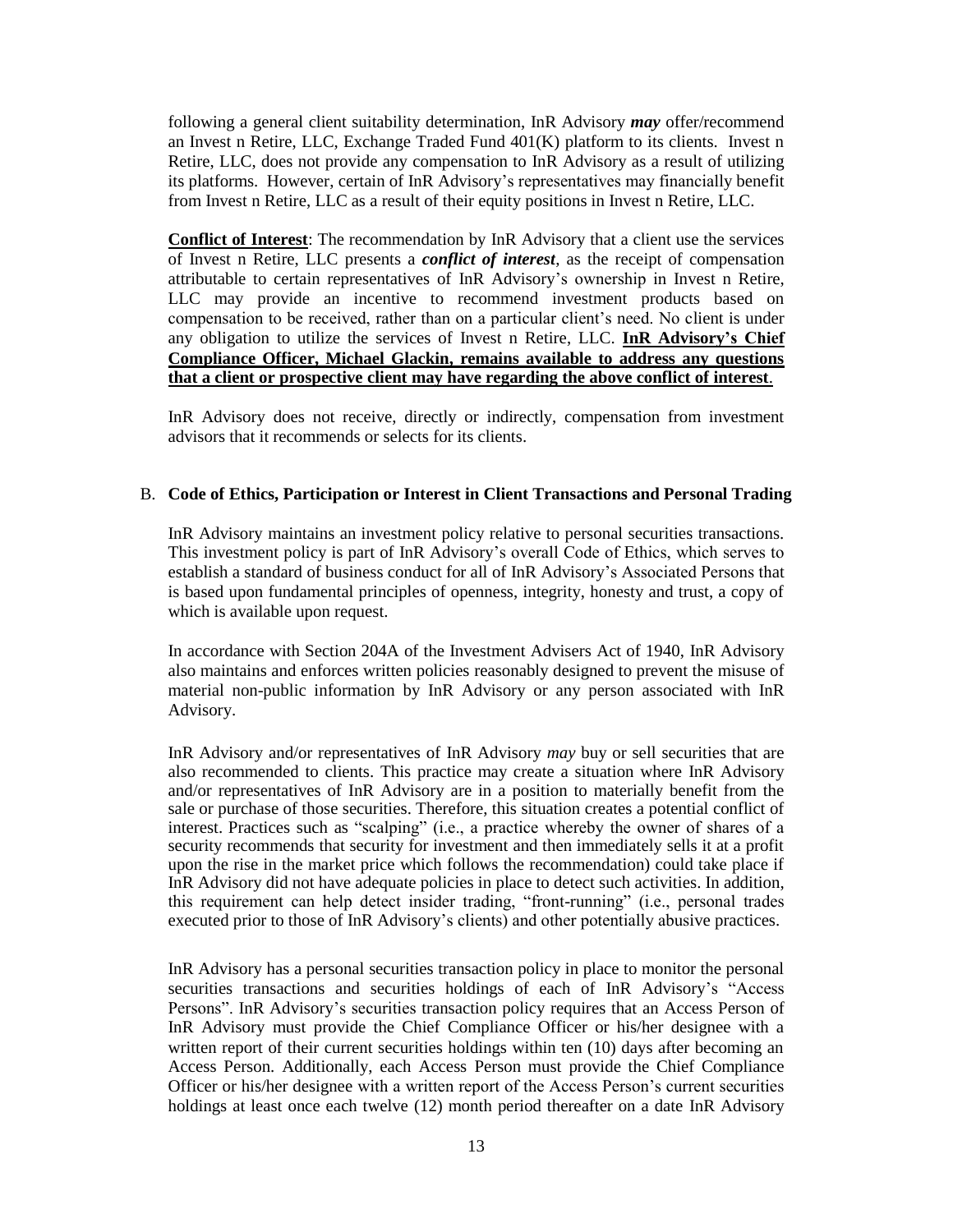selects; provided, however that at any time that InR Advisory has only one Access Person, he or she shall not be required to submit any securities report described above.

InR Advisory and/or representatives of InR Advisory *may* buy or sell securities, at or around the same time as those securities are recommended to clients. This practice creates a situation where InR Advisory and/or representatives of InR Advisory are in a position to materially benefit from the sale or purchase of those securities. Therefore, this situation creates a potential conflict of interest. InR Advisory has a personal securities transaction policy in place to monitor the personal securities transaction and securities holdings of each of InR Advisory's Access Persons.

#### **Review of Accounts**

For those clients to whom InR Advisory provides investment supervisory services, account reviews are conducted on an ongoing basis by InR Advisory's Principals and representatives. All investment supervisory clients are advised that it remains their responsibility to advise InR Advisory of any changes in their investment objectives and/or financial situation. All clients (in person or via telephone) are encouraged to review financial planning issues (to the extent applicable), investment objectives and account performance with InR Advisory on an annual basis.

InR Advisory *may* conduct account reviews on an other than periodic basis upon the occurrence of a triggering event, such as a change in client investment objectives and/or financial situation, market corrections and client request.

Clients are provided, at least quarterly, with written transaction confirmation notices and regular written summary account statements directly from the broker-dealer/custodian and/or program sponsor for the client accounts. InR Advisory may also provide a written periodic report summarizing account activity and performance.

#### **Client Referrals and Other Compensation**

InR Advisory participates in the TD Ameritrade Institutional program. TD Ameritrade Institutional is a division *TD Ameritrade*, member FINRA/SIPC/NFA. *TD Ameritrade* is an independent and unaffiliated SEC-registered broker-dealer. *TD Ameritrade* offers to independent investment advisors services which include custody of securities, trade execution, clearance and settlement of transactions. InR Advisory receives some benefits from *TD Ameritrade* through its participation in the program. (Please see the disclosure below.).

InR Advisory may receive an indirect economic benefit from *TD Ameritrade* and/or *Pershing.* InR Advisory, without cost (and/or at a discount), may receive support services and/or products from *Ameritrade* and/or *Pershing.*

Specifically, InR Advisory participates in *TD Ameritrade*'s institutional customer program and InR Advisory may recommend *TD Ameritrade* to clients for custody and brokerage services. There is no direct link between InR Advisory's participation in the program and the investment advice it gives to its clients, although InR Advisory receives economic benefits through its participation in the program that are typically not available to *TD Ameritrade* retail investors. These benefits include the following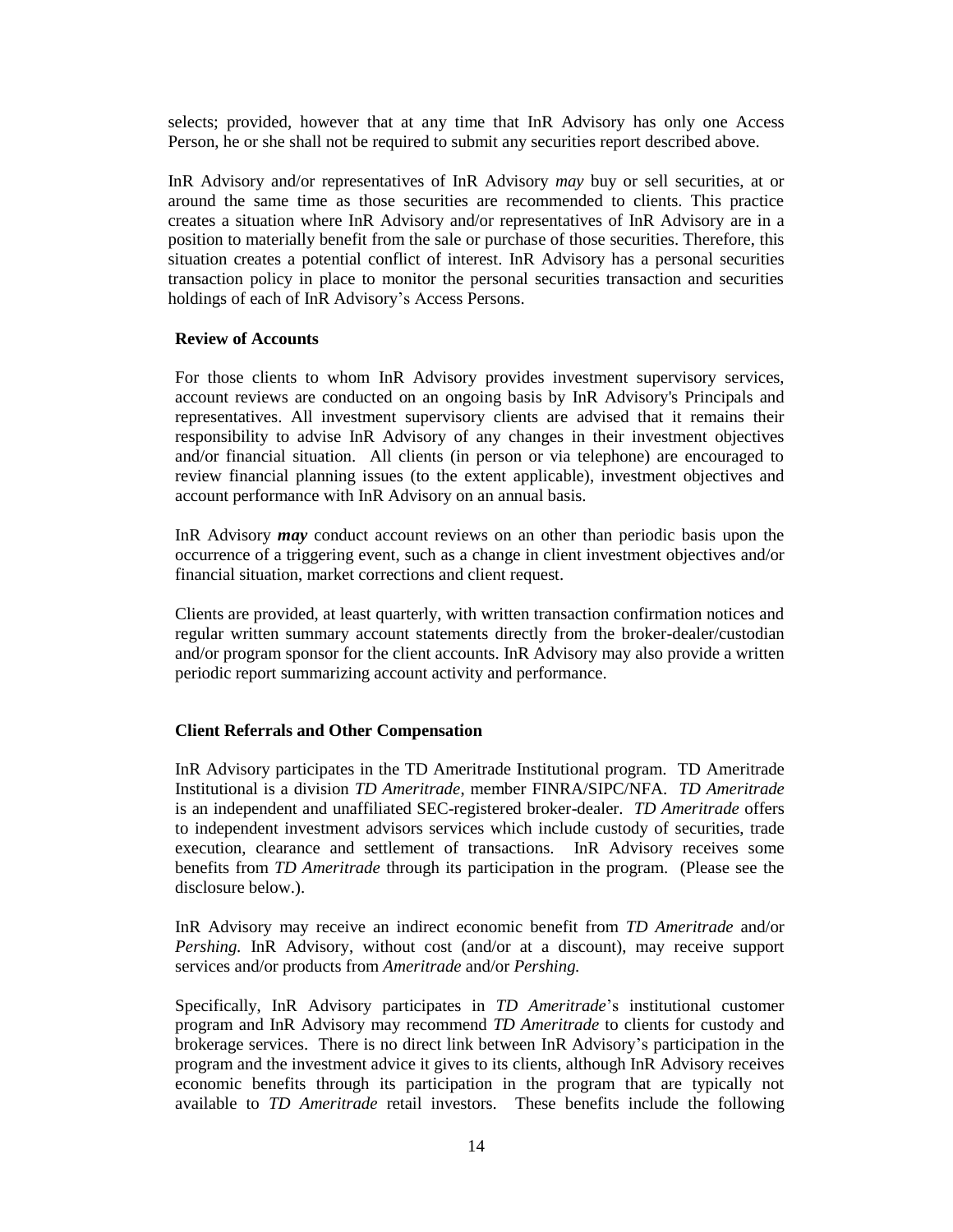products and services (provided without cost or at a discount): receipt of duplicate client statements and confirmations; research related products and tools; consulting services; access to a trading desk serving advisor participants; access to block trading (which provides the ability to aggregate securities transactions for execution and then allocate the appropriate shares to client accounts); the ability to have advisory fees deducted directly from client accounts; access to an electronic communications network for client order entry and account information; access to mutual funds with no transaction fees and to certain institutional money managers; and discounts on compliance, marketing, research, technology, and practice management products or services provided to InR Advisory by third party vendors. *TD Ameritrade* may also have paid for business consulting and professional services received by InR Advisory's related persons. Some of the products and services made available by *TD Ameritrade* through the program may benefit InR Advisory but may not benefit its client accounts. These products or services may assist InR Advisory in managing and administering client accounts, including accounts not maintained at *TD Ameritrade*. Other services made available by *TD Ameritrade* are intended to help InR Advisory manage and further develop its business enterprise. The benefits received by InR Advisory or its personnel through participation in the program do not depend on the amount of brokerage transactions directed to *TD Ameritrade*. As part of its fiduciary duties to clients, InR Advisory endeavors at all times to put the interests of its clients first. Clients should be aware, however, that the receipt of economic benefits by InR Advisory or its related persons in and of itself creates a potential conflict of interest and may indirectly influence InR Advisory's choice of *TD Ameritrade* for custody and brokerage services.

InR Advisory's clients do not pay more for investment transactions effected and/or assets maintained at *TD Ameritrade* and/or *Pershing* as result of this arrangement. There is no corresponding commitment made by InR Advisory to *TD Ameritrade* and/or *Pershing* or any other entity to invest any specific amount or percentage of client assets in any specific mutual funds, securities or other investment products as a result of the above arrangement.

# **InR Advisory's Chief Compliance Officer**, **Michael Glackin, remains available to address any questions that a client or prospective client may have regarding the above arrangement and any corresponding perceived conflict of interest any such arrangement may create.**

To date InR Advisory does not have any solicitor arrangements in place, however, if a client is introduced to InR Advisory by either an unaffiliated or an affiliated solicitor, InR Advisory *may* pay that solicitor a referral fee in accordance with the requirements of Rule 206(4)-3 of the Investment Advisers Act of 1940, and any corresponding state securities law requirements. Any such referral fee shall be paid solely from InR Advisory's investment management fee, and shall not result in any additional charge to the client. If the client is introduced to InR Advisory by an unaffiliated solicitor, the solicitor, at the time of the solicitation, shall disclose the nature of his/her/its solicitor relationship, and shall provide each prospective client with a copy of InR Advisory's written Brochure with a copy of the written disclosure statement from the solicitor to the client disclosing the terms of the solicitation arrangement between InR Advisory and the solicitor, including the compensation to be received by the solicitor from InR Advisory.